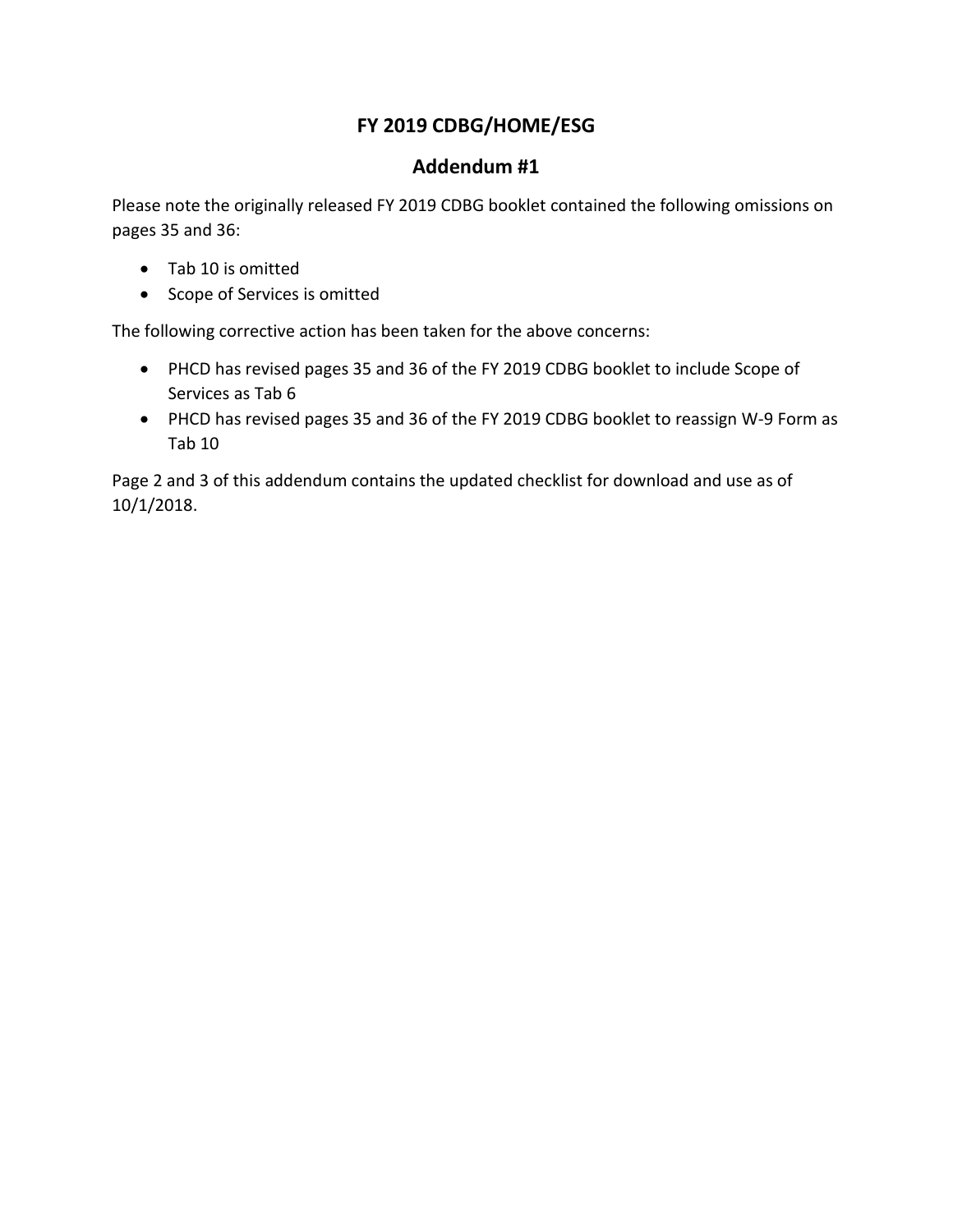## **APPLICATION CHECKLIST**

# **(Tab 2)**

## **ALL DOCUMENTS MUST BE INCLUDED IN EACH SUBMISSION BINDER. IN THE ORDER THEY APPEAR IN THE LIST BELOW LABELED BY CORRESPONDING TAB, TITLE AND NUMBER.**

### **ALL DOCUMENTS MUST HAVE PAGE NUMBERS**

#### **Checklist for General Section**

| Tab | <b>Document</b>                                                                                                                                                                                                                                                                                                                                                                                                                                                                                                                              | <b>Required</b>       | Page<br># |
|-----|----------------------------------------------------------------------------------------------------------------------------------------------------------------------------------------------------------------------------------------------------------------------------------------------------------------------------------------------------------------------------------------------------------------------------------------------------------------------------------------------------------------------------------------------|-----------------------|-----------|
| 1.  | <b>Application Cover Sheet</b>                                                                                                                                                                                                                                                                                                                                                                                                                                                                                                               | Required              |           |
| 2.  | <b>Application Checklist/Table of Contents</b>                                                                                                                                                                                                                                                                                                                                                                                                                                                                                               | Required              |           |
| 3.  | <b>Application Activity Submission Form</b>                                                                                                                                                                                                                                                                                                                                                                                                                                                                                                  | Required              |           |
| 4.  | <b>Application: General Section</b>                                                                                                                                                                                                                                                                                                                                                                                                                                                                                                          | Required              |           |
| 5.  | Application: Sub-Section - Public Service (PS), Technical Assistance<br>(TA), Public Facilities and Capital Improvements (PFCI), Micro Enterprise<br>Lending (ML), Business Incubator Assistance Program (BI), Housing<br>(HOU) (Please label and include and include page numbers for each of the<br>sections listed below):                                                                                                                                                                                                                | Required              |           |
|     | <b>Abbreviated Activity Description</b>                                                                                                                                                                                                                                                                                                                                                                                                                                                                                                      | Required              |           |
|     | <b>Detailed Activity Description</b>                                                                                                                                                                                                                                                                                                                                                                                                                                                                                                         | Required              |           |
|     | Activity Location and Description of Service Area (Include interior and exterior<br>pictures of activity location.)                                                                                                                                                                                                                                                                                                                                                                                                                          | Required              |           |
|     | <b>Proposed Accomplishments</b>                                                                                                                                                                                                                                                                                                                                                                                                                                                                                                              | Required              |           |
|     | <b>Quarterly Milestones</b>                                                                                                                                                                                                                                                                                                                                                                                                                                                                                                                  | Required              |           |
|     | <b>Priority Needs Statement</b>                                                                                                                                                                                                                                                                                                                                                                                                                                                                                                              | Required              |           |
|     | <b>Action Steps</b>                                                                                                                                                                                                                                                                                                                                                                                                                                                                                                                          | Required              |           |
|     | Statement of Metropolitan Significance (Only for activities in Entitlement                                                                                                                                                                                                                                                                                                                                                                                                                                                                   | Only If               |           |
|     | Cities.)                                                                                                                                                                                                                                                                                                                                                                                                                                                                                                                                     | Applicable            |           |
|     | Public Housing Target Area. (Include name and address of housing complex<br>and client rolls or intake forms.)                                                                                                                                                                                                                                                                                                                                                                                                                               | Only If<br>Applicable |           |
| 6.  | Scope of Services - Including Activity Description, Location, Proposed<br>Accomplishments, Clients to be served (if applicable), and Action Steps (See<br>Part II - Attachment 16). Please label and include page numbers for each of<br>the sections above.                                                                                                                                                                                                                                                                                 | Required              |           |
| 7.  | Budget - The applicant shall submit a full and complete total budget including a<br>listing of all funds, which are expected to be utilized as a match or to partially<br>fund the project or program other than the funds that the applicant is requesting<br>in its proposal. In addition, the applicant shall submit written documentation of<br>all anticipated funding sources other than the FY 2019 funds requested. (See<br>Part II, Attachment 15.) Please label and include page numbers for each of the<br>sections listed below. | Required              |           |
|     | <b>Entity Budget</b>                                                                                                                                                                                                                                                                                                                                                                                                                                                                                                                         | Required              |           |
|     | <b>Entity Assets and Liabilities</b>                                                                                                                                                                                                                                                                                                                                                                                                                                                                                                         | Required              |           |
|     | Certified Audit Report - Performed by an independent auditor and/or<br><b>Certified Financial Statements</b>                                                                                                                                                                                                                                                                                                                                                                                                                                 | Required              |           |
|     | <b>Detailed Activity Budget</b>                                                                                                                                                                                                                                                                                                                                                                                                                                                                                                              | Required              |           |
|     | Five-Year Operating Pro-Forma                                                                                                                                                                                                                                                                                                                                                                                                                                                                                                                | Only If               |           |
|     |                                                                                                                                                                                                                                                                                                                                                                                                                                                                                                                                              | Applicable            |           |
|     | Sources & Uses Statement for Proposed Activity (See Attachment 15)                                                                                                                                                                                                                                                                                                                                                                                                                                                                           | Required              |           |
|     | Leveraged Sources (Award Letters, Signed Affidavits, and/or Letters of<br>Commitment)                                                                                                                                                                                                                                                                                                                                                                                                                                                        | Required              |           |